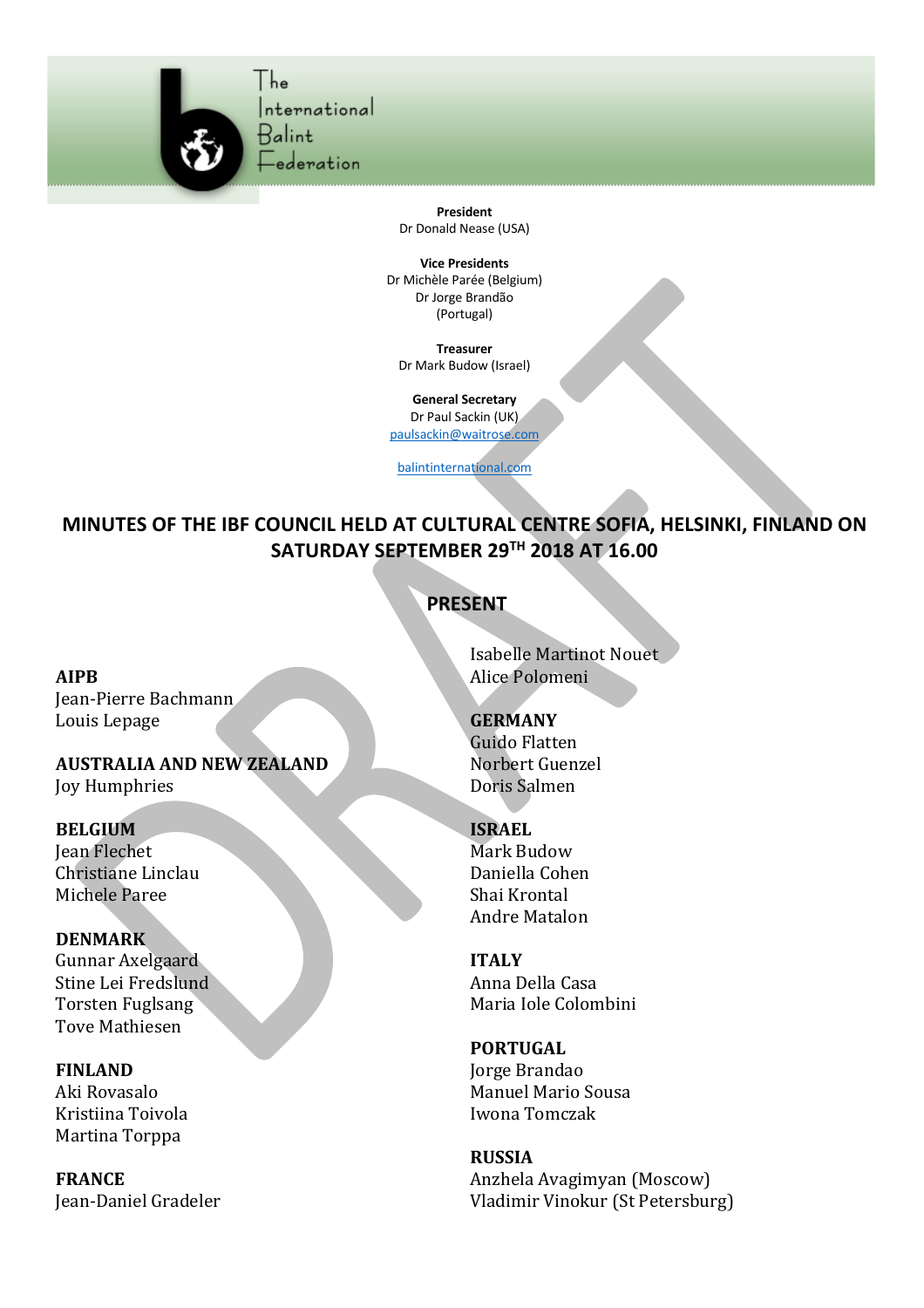

International

**SERBIA** Rosa Sapic

#### **UNITED KINGDOM**

Jane Dammers Ceri Dornan Esti Rimmer

Paul Sackin

#### **UNITED STATES**

Reham Attia Albert Lichtenstein Don Nease Mary Wassink Brian Wexler

- 1. **Welcome** Don welcomed everyone to the meeting
- 2. **Apologies** Sweden
- 3. **Minutes** With the correction that Sweden had sent apologies, Albert Lichtenstein proposed approval and Jane Dammers seconded. All agreed
- 4. **Matters of information** Ceri Dornan reported the death of Michael Courtenay aged 95. Mike was a key figure in the UK Society and will be greatly missed in the UK and internationally. An obituary and tributes are in the current issue of the Journal of the Balint Society (UK)
- 5. **Treasurer's report** Mark Budow had reported in detail in Reims and just reminded us that we were continuing to spend slightly more per year than our income, given our assets of 63000 Euros. We have funded useful items such as three bursaries for Helsinki, payment to the Internet group leaders, the cost of an IBF Zoom platform available to any IBF member and supported Alice Polomeni to run a Balint workshop at the ICCH conference (see item 13)
- 6. **Council meeting Budapest May 31st – June 2nd 2019** Council members were advised to book their hotels as soon as possible. Further details and application forms should be available soon.
- 7. **International Congress Porto September 11-15 2019 'Seeing medicine through other eyes'** Manuel Mario Sousa outlined the plans so far. Details are at www.balint.pt. Deadline for submission of papers, posters and workshops is 31 Jan 2019. Ideas welcome, programme will be finalised soon. The task force will organise groups as in Oxford.
- 8. **Leadership conference 2020**. Greece was suggested but they are not as yet IBF members. However Rosa Sapic volunteered on behalf of Serbia. Guido Flatten on behalf of the German Society offers to host the leadership conference in September 2022 and the council meeting at Aachen in May 2020. The Board will take these kind offers further.
- 9. **International Congress 2021** There were no offers to host this.
- 10. **Board elections** Paul explained that nominations will be sought for Board positions early in 2019 so that any voting can be completed and the result announced at the Budapest Council meeting.
- 11. **Internet group** Don announced that the group will be led by Joy Humphreys and Frank Meumann from Australia and will be starting soon.
- 12. **Internet supervision group for leaders** Organisers of this group will be welcome to use the IBF Zoom account. They may also draw on the experience from the American Balint Society Fellowship group e.g. making recording of groups and technical assistance. Ibf support is also available.
- 13. **Alice Polomeni ICCH meeting** Alice went to this international conference on communication and gave a Balint workshop with Prof Jaury and Marcela Dohms. There was poor attendance but a lot of